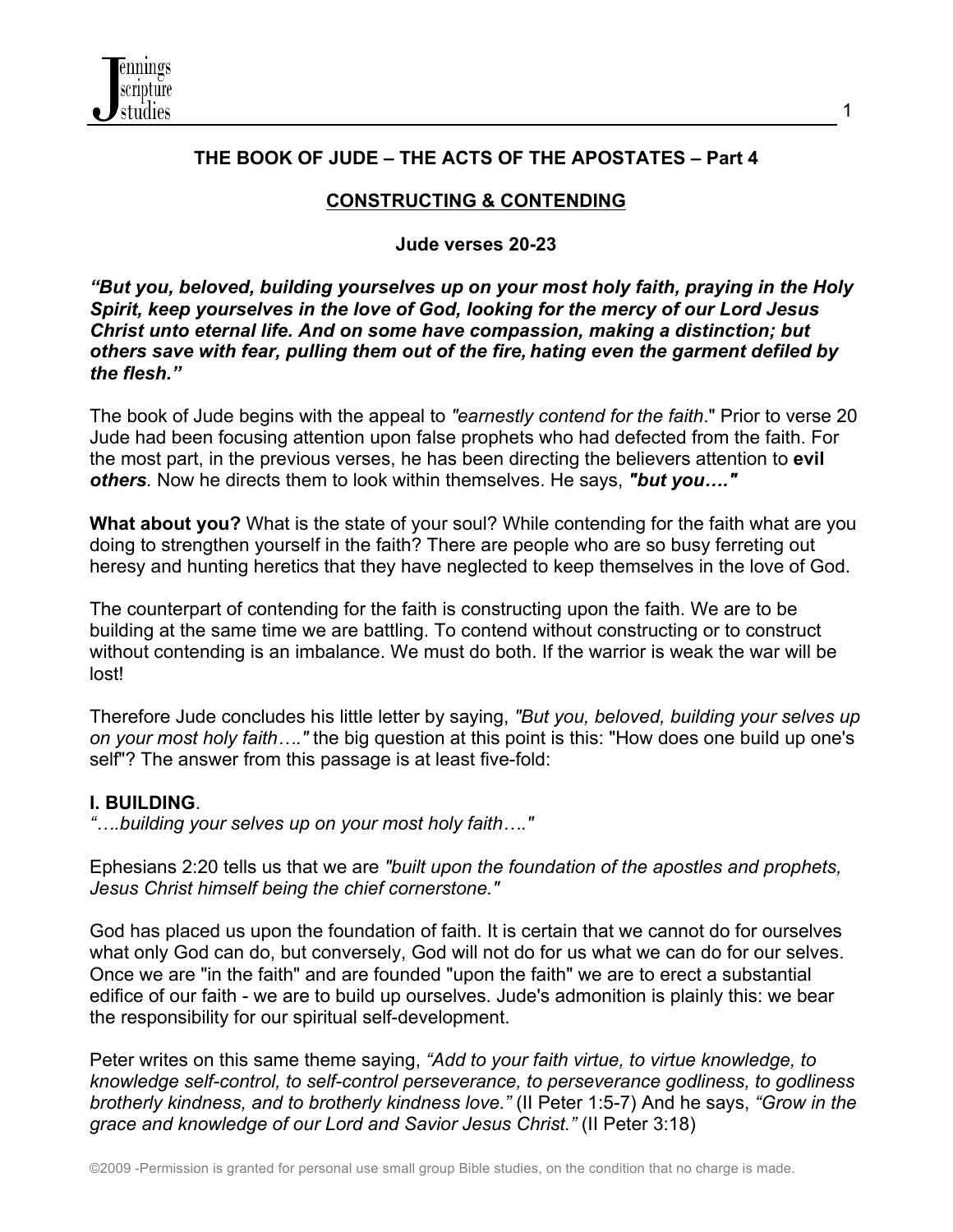The use of the word "building" indicates an ongoing process. This is to be a steady, lifelong effort, not just an impulsive splurge now and then. Most of us tend to develop our Christianity along the line of our temperament, not along the line of discipline. Impulsiveness is a trait of the natural man, but it hinders the development of discipleship. Discipleship is disciplined progression. Walking on water is an impulsive thing but walking on dry land in a consistent, Christlike manner takes discipline!

What is it that builds us up on our most holy faith? The materials for our spiritual edifice are the bricks and mortar of the Word of God. Paul wrote to the elders in Ephesus these words: *"I commend you to God, and to the word of his grace, which is able to build you up….."* (Acts 20:32)

Notice that the responsibility for our spiritual vigor and vitality is placed squarely upon the shoulders of the individual believer. Jude says, *"building up yourselves."* He did not say, "Your pastors and teachers are to build you up." Pastors and teachers cannot build us up! They can give us the bricks of truth but we must take them and place them into our lives if we are to be built up.

They can provide the milk and meat of the Word of God but we must ingest it individually. James says, *"Be doers of the Word and not hearers only."* (James 1:22) "Doing the Word" is evidence that we are following God's blueprint for building our faith edifice.

## **II. PRAYING**. *"Praying in the Holy Spirit…."*

Jude encourages us as builders to be those who would be praying in the Holy Spirit. The battle against false teachers and false teaching is not to be won by a mere argument or intellect. God has given spiritual weapons to be used, not only in refuting error, but in growing and in building.

One of God's greatest gifts to His children is the gift of prayer. Prayer is essential to spiritual vitality and victory. Prayer is not something we do in the energy of the flesh but we are to be *"praying in the Holy Spirit."* The devil has nothing to fear from prayerless opposition for the prayerless are powerless.

The Holy Spirit makes intercession for us according to the will of God as Romans 8: 26, 27 says: *"Likewise the Spirit also helps in our weaknesses. For we do not know what we should pray for as we ought, but the Spirit Himself makes intercession for us with groanings which cannot be uttered. Now He who searches the hearts knows what the mind of the Spirit is, because He makes intercession for the saints according to the will of God."*

- Praying in the Holy Spirit is praying in fervency. Cold praying is to pray without the Holy Spirit's aid. We might as well speak of lukewarm fire as to speak of lukewarm prayer.
- To pray in the Holy Spirit is to pray with perseverance. Repeated, fervent knocking upon the door reveals the sincerity of the one praying. Jesus said, *"Knock and it shall be opened to you."* (Matt. 7:7) No one approaches a closed door and taps on it only one time expecting to get the attention of someone within.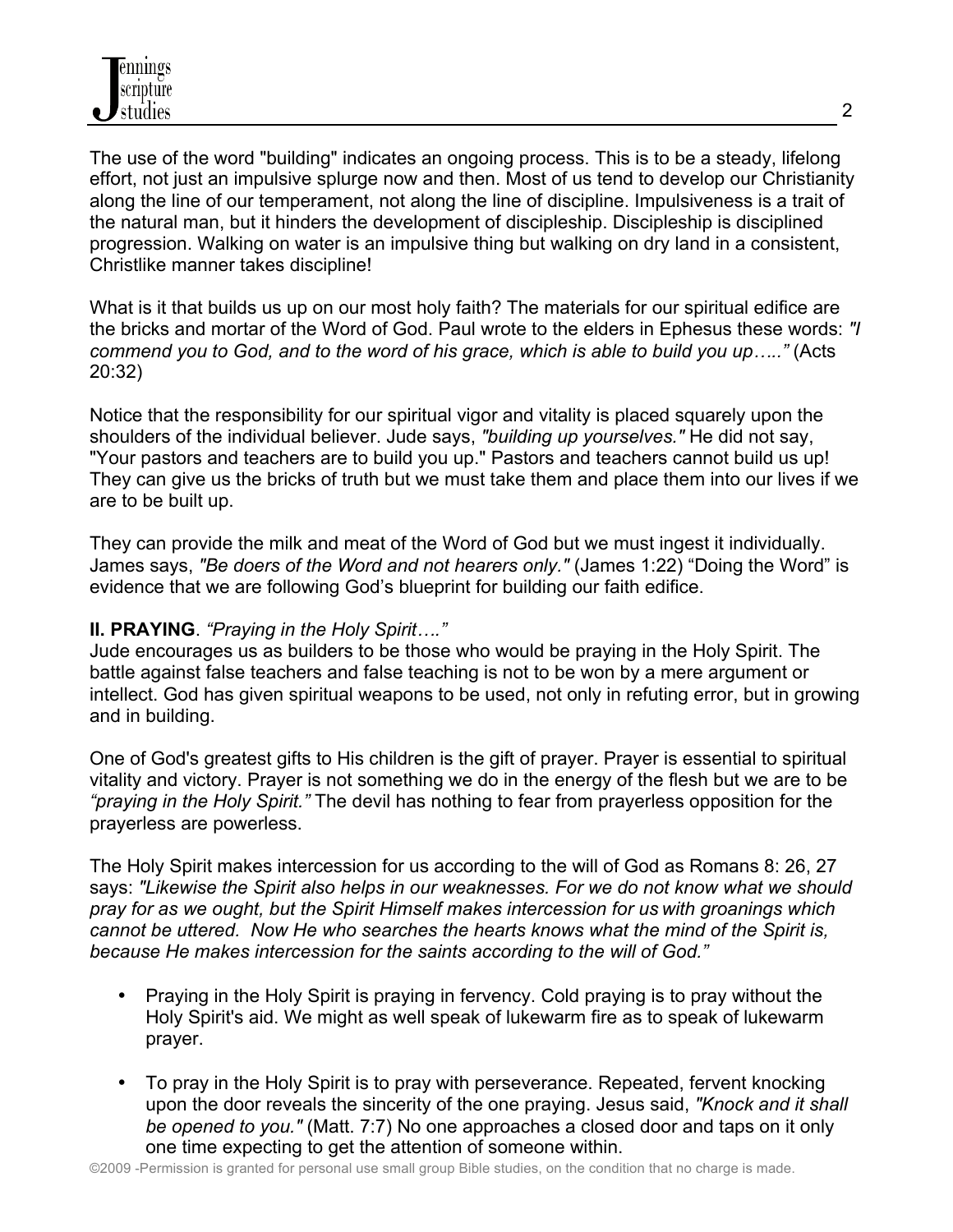

• We must pray in faith. Believing prayer is prayer that embraces the promises of God. James 5:15 speaks of the prayer of faith. Much of prayer is faithless praying which is why many do not have answers to prayer.

If we are to construct while contending we must build up ourselves on our most holy faith; pray in the Holy Spirit and….

#### **III. KEEPING**. v.21

*"….keep yourselves in the love of God…."*

Jude verse one reveals that we are *"preserved in Jesus Christ"* or *"kept in Jesus Christ."* That is God's responsibility of keeping us. However, our responsibility is to *"keep ourselves in the love of God."* Jude is not implying that it is up to us to do something to keep ourselves saved. He is saying that now that we are saved we are to keep responding to God's love by living in such a way that demonstrates that we are in love with God.

**Illustration:** The prodigal son in Luke Chapter 15 was still loved by his father when he went away to the far country, but he had removed himself from the place where he could enjoy the benefits of the father's love. His father never stopped loving the son but the son did not keep himself in the proximity of his loving father. The sun shines but if we are in the shadows we do not feel the warmth of the sun's rays. Jesus said, *"Abide in my love."* (John 15:9) That is, "Live in my love."

## **IV. LOOKING**. v.21

"….*looking for the mercy of our Lord Jesus Christ unto eternal life."*

The Greek word translated "looking for" conveys the idea of "waiting for" and implies eager anticipation. The child of God is to be constantly looking upward and forward. The mercy of the Lord is to be enjoyed day by day. Jeremiah wrote, *"Through the Lord's mercies we are not consumed. They are new every morning."* (Lamentations 3:22-23)

Jude reminds us that we are to be constantly looking for that ultimate mercy of God which is the eternal enjoyment of our eternal life. When we set our eyes upon the God of mercy and upon the mercy of God, we are not apt to be led astray by false teachers.

Are you an expectant Christian living every day in the anticipation of experiencing the mercies of God afresh? Remember, they *"are new every morning*"!

#### **V. PULLING**. v.23

"*And on some have compassion, making a distinction; but others save with fear, pulling them out of the fire, hating even the garment defiled by the flesh."*

The mercies of God should not only be enjoyed by us, but we should joyfully share them with others. The word "compassion" is the Greek word which is often translated as "mercy." Those who walk with God through faith in the Lord Jesus Christ receive His mercy. And we should share that mercy with those who have gone astray or are ensnared in false teaching or in sins of the flesh.